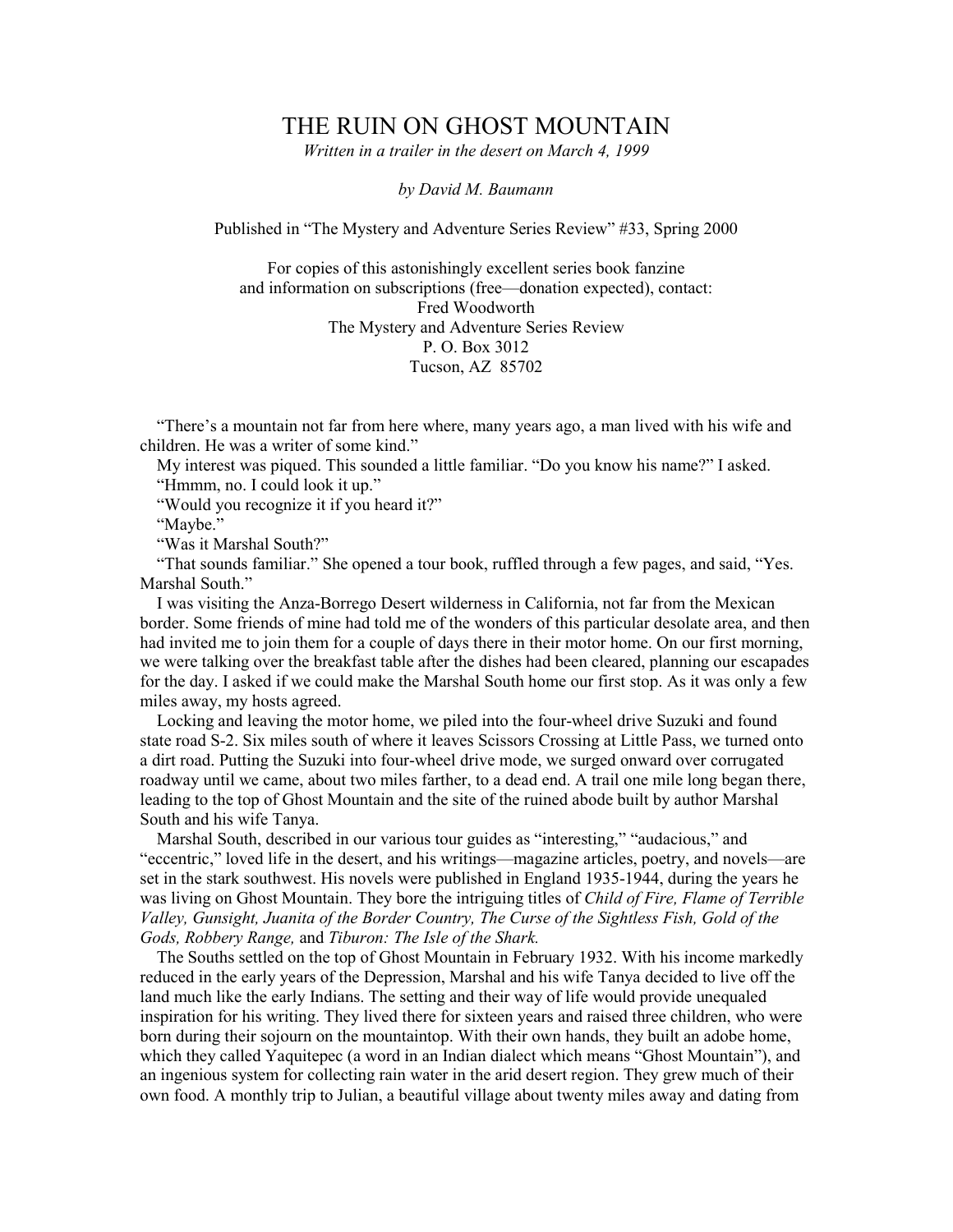the gold mining days, enabled them to procure the few necessities they couldn't provide for themselves. Everything they bought had to be carried along the trail to the top of Ghost Mountain.

 I began to follow the same trail. I was equipped with my official X Bar X Boys cowboy hat with stampede string (which I needed in the strong breeze), my official Sandy Allen camera, my official Hardy Boys binoculars (see the orange endpapers), my official Troy Nesbit canteen, and my official Aunt Gertrude jacket ("Land sakes, you'll die of exposure!"). Although the trail is only one mile long, I found it a bit of a challenge. It has several switchbacks as it rises steeply, quickly. The last two hundred yards cause the hiker to breathe very deeply indeed, with several areas where the trail consists of stones laid like stairs, and just as steep. As I wheezed over these chunks of flecked granite, I wondered if they had been placed by Marshal South.

 The hike is well worth the effort, though the site was abandoned a little more than half a century ago. The hill is studded with boulders, and features stands of ocotillo and barrel cactus, clumps of agave and yucca, and scattered but plentiful creosote bushes. After stepping along for about half an hour, I came upon the ruins of the Souths' home. It is rapidly eroding into the desert, but much still remains. The adobe walls were about two to three feet high, and the primary frames of the building stood at odd angles, dark and fiercely weathered. The bolts that held them together were rusted the color of very strong tea. A bed frame the same color, with a few springs, was situated inside the main room. Several cisterns were open to the sky to collect the rainwater. All were dry. A few feet away was a small pool I could imagine being used for bathing. The cisterns and pool were lined with a smooth layer of concrete about two inches thick, moderately cracked but still showing signs of the care with which it had been installed.

 "Here is where much of Marshal South's picturesque and popular writing took form," I reflected. I saw no evidence of a table where a typewriter may have been set—or of any other furniture besides the bed. "I wonder if he wrote in longhand," I thought. Fifty years can take a lot away from an abandoned home, even on the top of an isolated mountain. The view, however, both to east and west, was of rare beauty and far distance.

Marshal South's monthly columns in *Desert Magazine* described what one guide book calls "his experiment in primitive living." South became familiar with several of the local personalities, including descendants of Indians who had lived in the area for generations. With them he investigated isolated sites, including an emerald mine known to the Indians and worked by them in the last century, but whose primitive diggings are now covered with tons of rock after an earthquake. Nonetheless, South claimed to have found one perfect emerald there.

Just a mile or two from Ghost Mountain is an old wagon track from the nineteenth century, the first all-weather passage into southern California. Marshal South wrote these words about this historic site, which he could see in the spectacular view from Yaquitepec:

There's a valley I know in the wastelands

Where, down through the greasewood and sage,

 Like a dim, ghostly thread from the years that have fled, Stretch the tracks of the Overland Stage.

Lone, ghostly and dim in the starlight;

Grey, desolate and pale in the dawn,

Blurred by heat-waves at noon—still, o'er mesa and dune

Wind the track of the wheels that have gone.

Old coaches whose wheels long have mouldered,

Old stage-teams whose hoofs long are dust;

Still, faint and age-greyed, wind the old wheel-ruts made

By tires long since crumbled to rust.